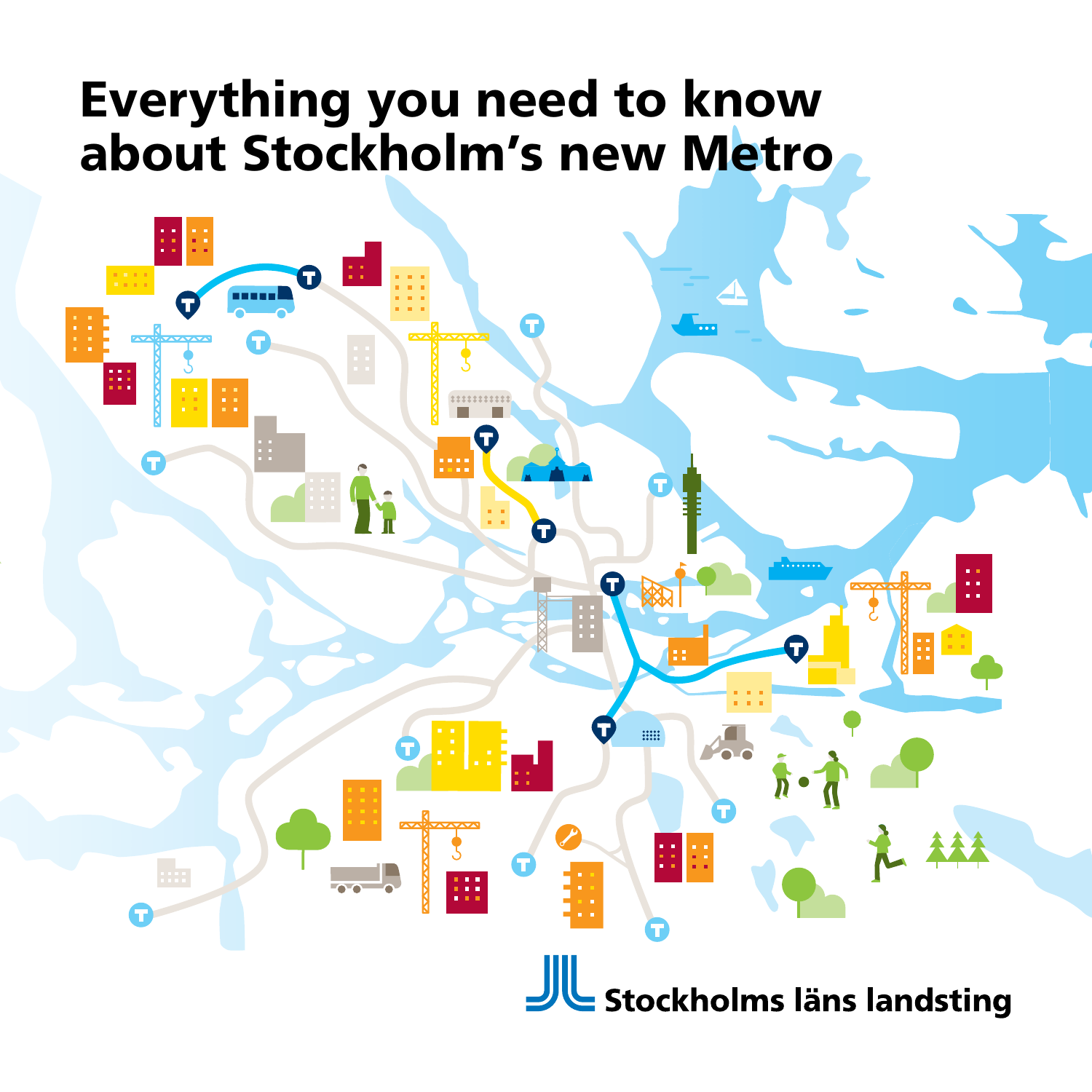## The Metro map of the future

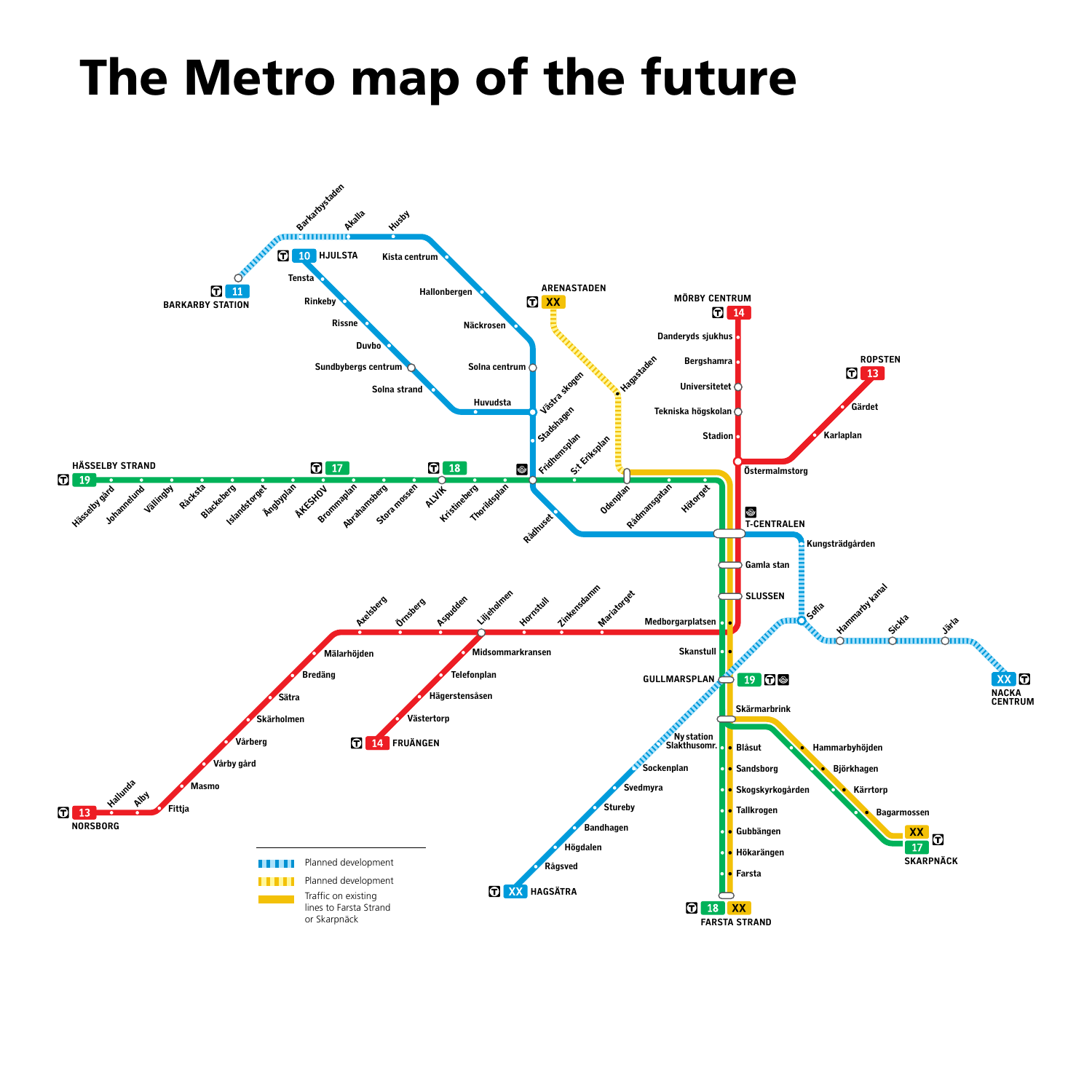## Twenty kilometres and ten entirely new stations

Stockholm's Metro is about to be expanded. A necessary expansion for those of us who live and work in the region. We need to get to our destination quickly and with least possible hassle, all the while keeping sustainably in mind. The new Stockholm Metro is a vital prerequisite for all the new jobs that are being created in the region and all the new housing that is being constructed.

Stockholm is one of the fastest growing metropolitan regions in Europe. The region's population increases by the equivalent of two full bus loads each and every day. The increase is due to new births and people moving into the region. The increase in population calls for more housing and an expansion of public transport.

### A joint initiative for everyone in Stockholm

In January 2014, an agreement was signed by the government, Stockholm County Council, the city of Stockholm and the municipalities of Nacka, Solna and Järfälla. The 2013 Stockholm Negotiation on Housing and Infrastructure means that the Metro would be extended to Nacka, Arenastaden in Solna and Barkarby in Järfälla, and that the Blue line would be extended and connected to the Hagsätra branch. There is also a requirement for depot capacity to be extended so as to service the new trains. Stockholm County Council is responsible for the entire development. Under the agreement, the municipalities will also build 78,000 new residences in the Metro's catchment area.

## When will it be ready?

According to plans, building will start in 2018 on the Metro to Barkarby and Arenastaden. Building the Metro to Nacka and the southern suburbs is planned to start at the beginning of 2019. The construction work will take around 6 years for the line to Barkarby and Arenastaden, and 7–8 years for the line to Nacka and the southern suburbs. But before the major construction work can commence, railway plans are required specifying sections of the lines and station entrances/exits. In addition, an authorisation pursuant to the provisions in the Swedish Environmental Code, which governs disturbances and the effects on groundwater while the construction is underway, is required. Detailed plans are also required for



There will be 35,000–40,000 more of us in Stockholm every year.

SEK 29.8 **billion**. That is what the national government, Stockholm County Council, Järfälla Municipality, Nacka Municipality, Solna City and the City of Stockholm as well as the National Transport Administration have agreed on for the project.

1,100,000 passengers a day. That is the present ridership level of the Metro.

170,000 will board every day. That's what the increased capacity of the expanded Metro will be able to handle.

**78,000** new residences will be built along the new Metro.

**150** artists have created the artistic expressions in the existing Metro. Work is now underway to create unique extraordinary artistic expressions for the new stations.

the areas that will be affected. If there is an appeal against issuance of the permit, there will be a delay to the start of construction and thereby also to the start of train services.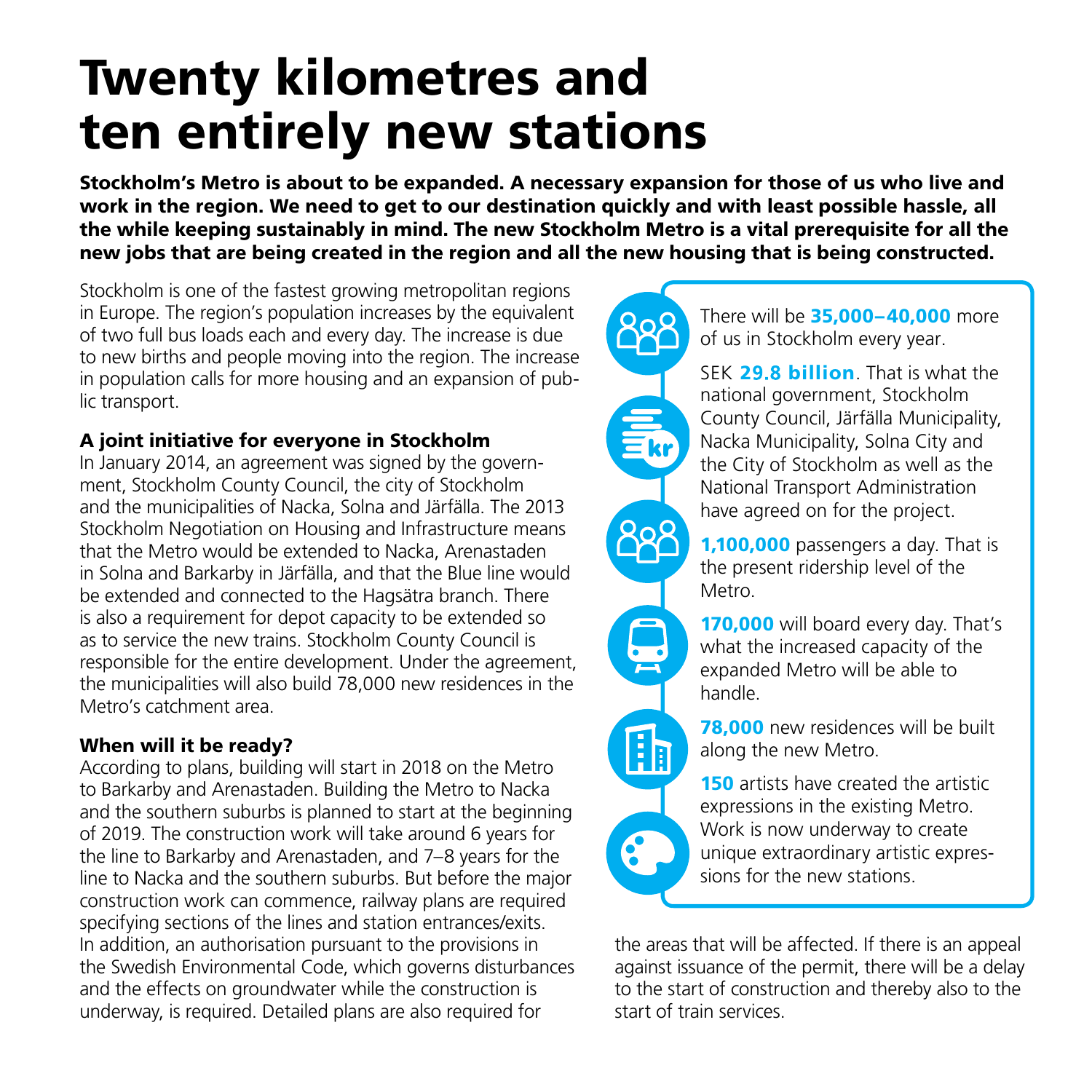## Metro to Barkarby Station

The Blue line will be extended from Akalla to Barkarby Station in the municipality of Järfälla. This section will be completely below ground and will have two new stations: Barkarbystaden Station and Barkarby Station. The new Metro will make it easier to travel from workplaces in Kista to Barkarby Station and to other locations in Stockholm.

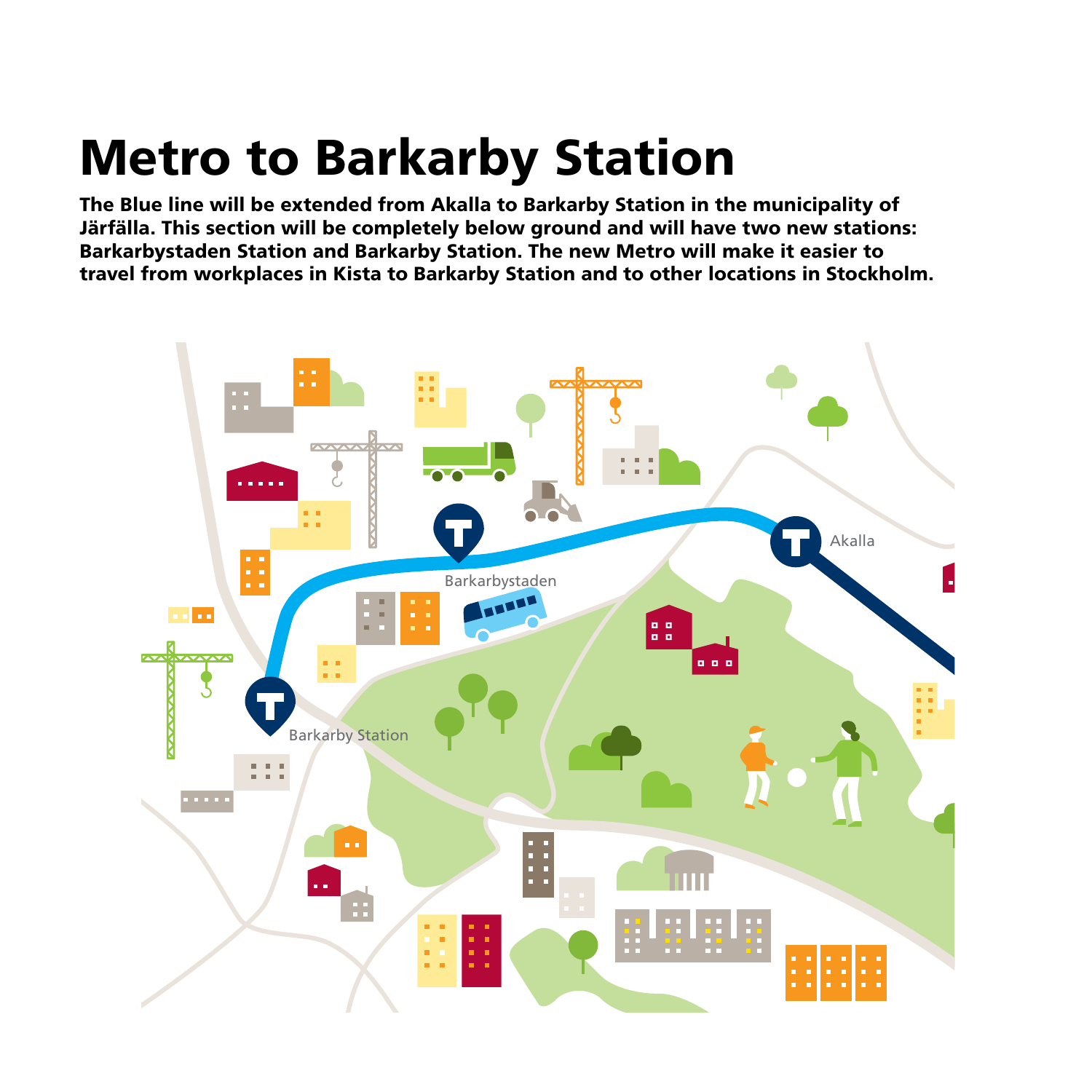

A completely new district is growing in Järfälla: Barkarbystaden. Between now and 2030, 140 construction projects with 18,000 housing units, and 10,000 workplaces will be built on the old Barkarby airfield and in Veddesta.

The development of the Metro is a prerequisite for the development of this area. The station in Barkarbystaden will have two entrances, centrally located in the area.

#### Barkarby Station

Barkarby Station will be developed into a new hub where passengers can easily change between the commuter line, the Metro and buses. In the future, regional trains from Mälardalen will also be able to stop here.

The new station will have an entrance close to the commuter rail line, the Mälar line and the future bus terminal. Provision will be made for an entrance from Veddesta, which will be completed when the development of the housing planned for there is ready for occupancy.

#### **FACTS**

 $\mathbb{A}^{\square}$ 

- The Metro will be extended by about 4 kilometres.
- All rail tunnels will be built below ground.
- Barkarby Station will be about 30 metres below ground level.
- 710,000 m<sup>3</sup> of rock will be blasted.
- 32,000 m<sup>3</sup> of concrete will be used.
- Planned construction start is 2018.
- Construction will take around 6 years.

Learn out more at nyatunnelbanan.sll.se/barkarby

2,000 passengers will be boarding each hour at Barkarbystaden in the rush hours, by 2030.

**9** minutes – the journey time between Barkarby Station and Kista.

 $\mathbf{17}$  minutes – the journey time between Barkarby Station and Solna Centre.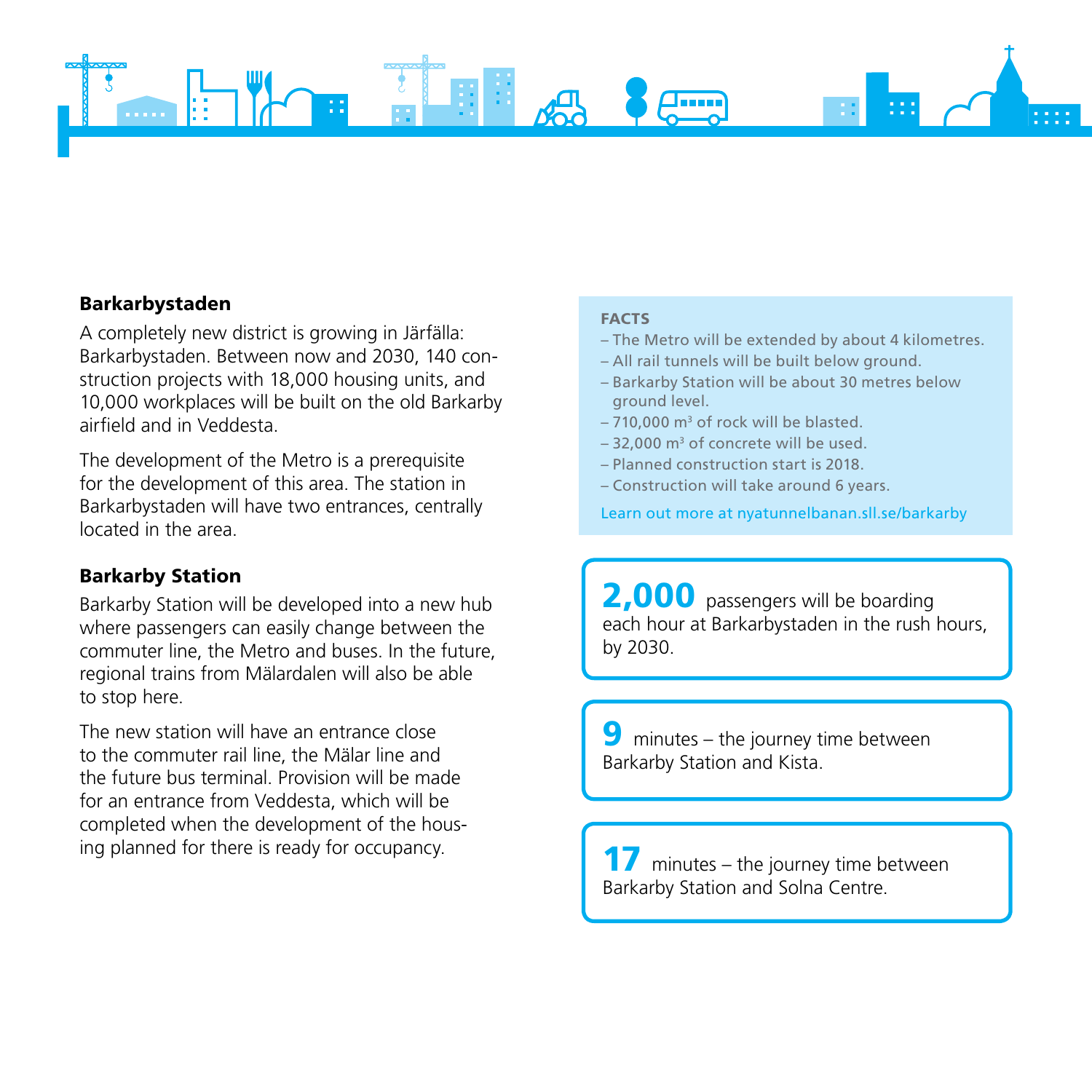## Metro to Arenastaden

From Odenplan, a completely new Yellow line will be built. The entire section to Arenastaden will be below ground, with two new stations: Hagastaden and Arenastaden. Preparations are made for an additional station in Hagalund in the future.

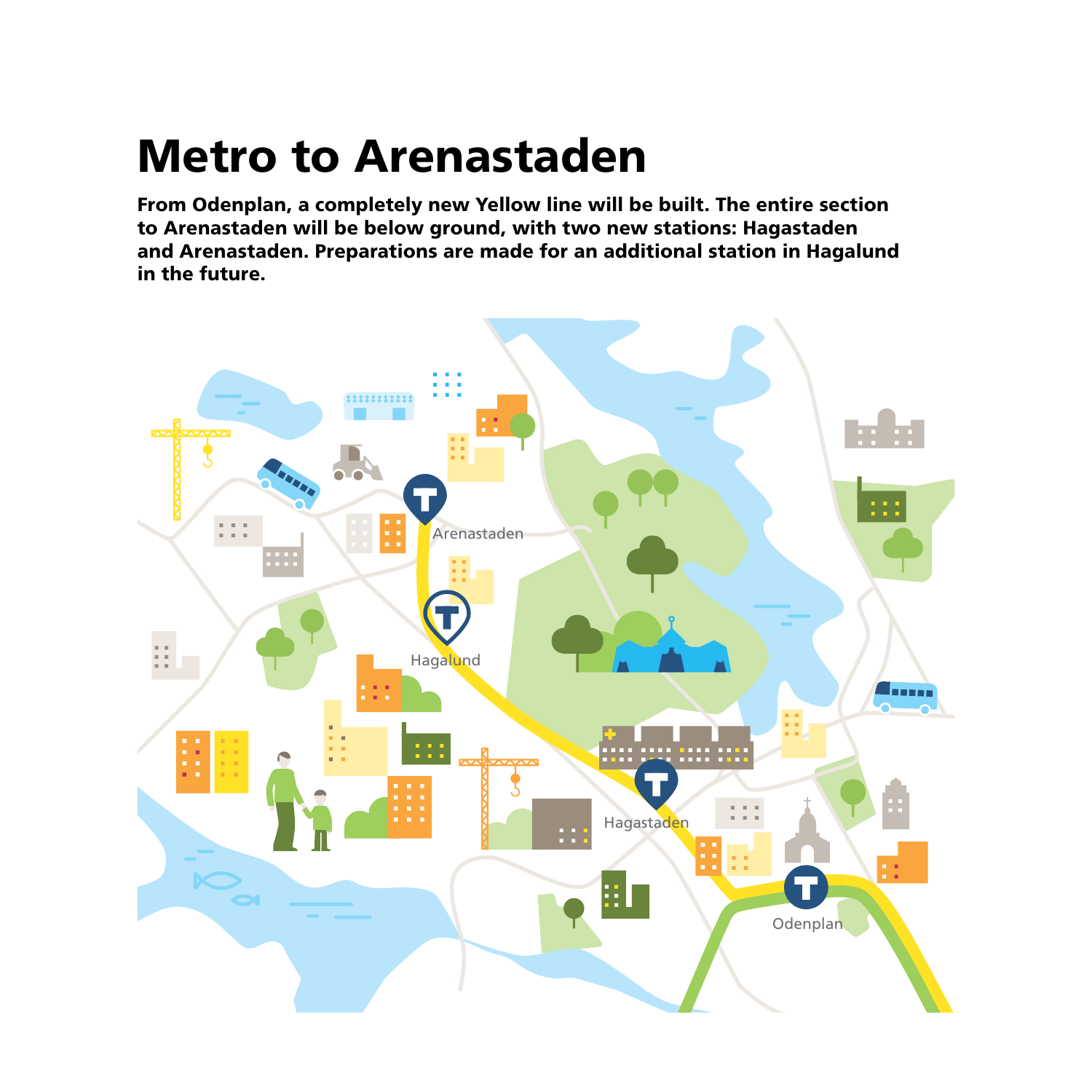

#### Odenplan

Odenplan will become an even more important hub for public transport, where it will be easy to transfer to and from commuter trains, the Metro and buses. The new Yellow line will continue on the Green line track towards the southern suburbs to Farsta Strand or Skarpnäck.

#### Hagastaden

In the new district of Hagastaden, Stockholm and Solna are growing together. A hospital, schools, a research institute, offices, residences and cultural and service centres will be built here. In total, there wil be 50,000 new workplaces and 6,000 new residences.

The new Hagastaden Metro station will have two access points, providing four entrances in total. The entrances to the north will face Hagaplan, the Karolinska Institute and the main entrance to New Karolinska Solna. The southern entrance will face Torsplan.

### Hagalund

Hagalund is one of Solna's development areas, where thousands of residences will be built, together with new workplaces and services. Provision will be made here for a future Metro station.

#### Arenastaden

In Arenastaden, the new Metro line will have a northern entrance close to the Friends Arena and Mall of Scandinavia. A southern entrance is planned near northern Hagalund where it will be easy to change to the Light Rail service.

The location of the station will enable the Yellow line to be extended northwards in the future.

#### FACTS

- The Metro will be extended by 4.1 kilometres.
- All rail tunnels will be built below ground.
- Arenastaden Station will be 30 metres below ground level.
- 800,000 m<sup>3</sup> of rock will be blasted.
- 37,000 m<sup>3</sup> of concrete will be used.
- Planned construction start is 2018.
- Construction will take around 6 years.

Find out more at nyatunnelbanan.sll.se/arenastaden

4.300 passengers an hour will be boarding in the rush hour at Hagastaden by 2030.

 $4.5$  minutes – the journey time between Arenastaden and Odenplan.

**17.5** minutes – the journey time between Gullmarsplan and Arenastaden.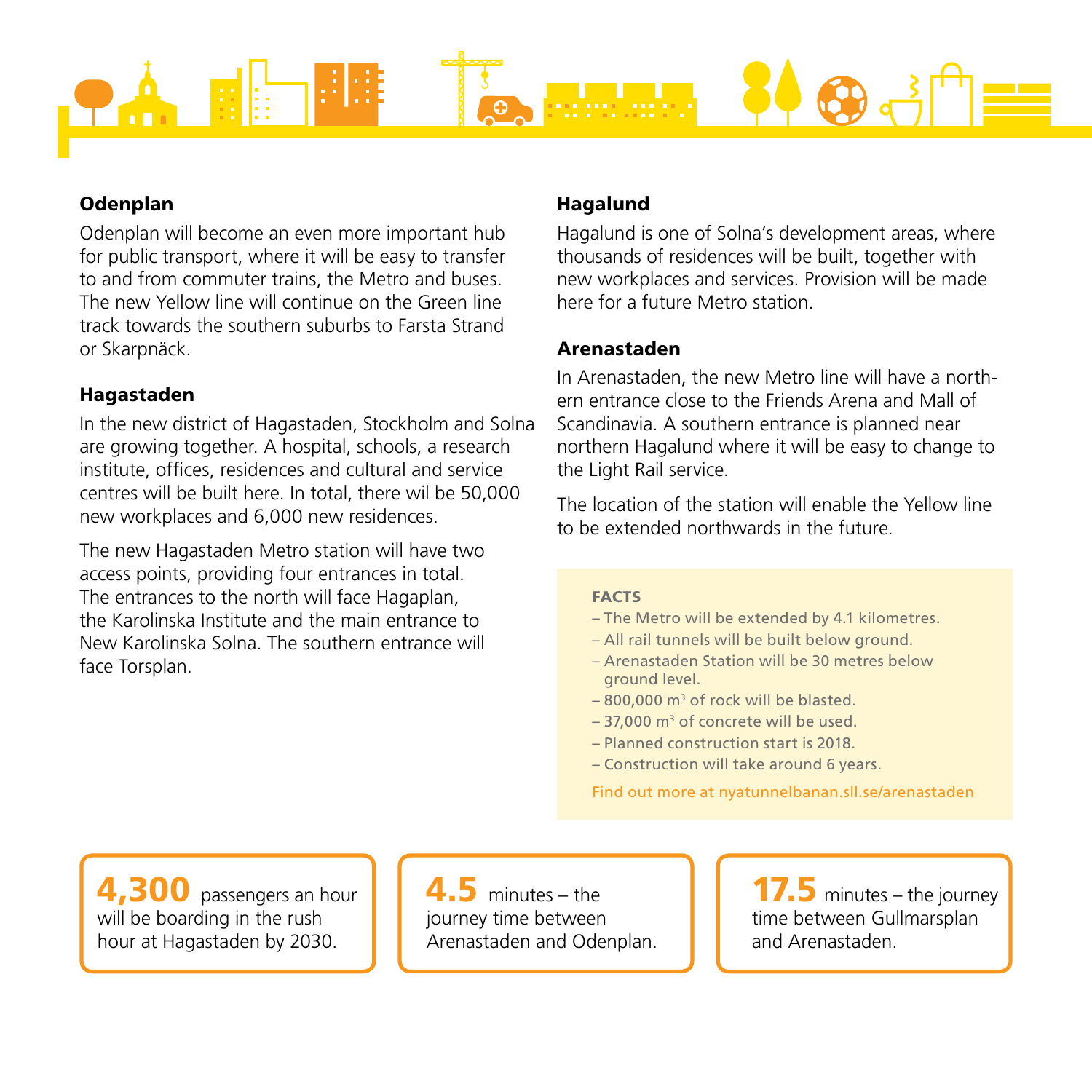## Metro to Nacka and the southern suburbs

The Blue Metro line will be extended southwards from Kungsträdgården to Nacka and the southern suburbs. This entire section will be below ground. The following stations will be built along the line towards central Nacka: Sofia, Hammarby Kanal, Sickla and Järla. The branch towards the southern suburbs will run from Sofia to Gullmarsplan and on via the Slakthus area to Sockenplan. There it will connect with the present Hagsätra branch, which will become part of the Blue line.

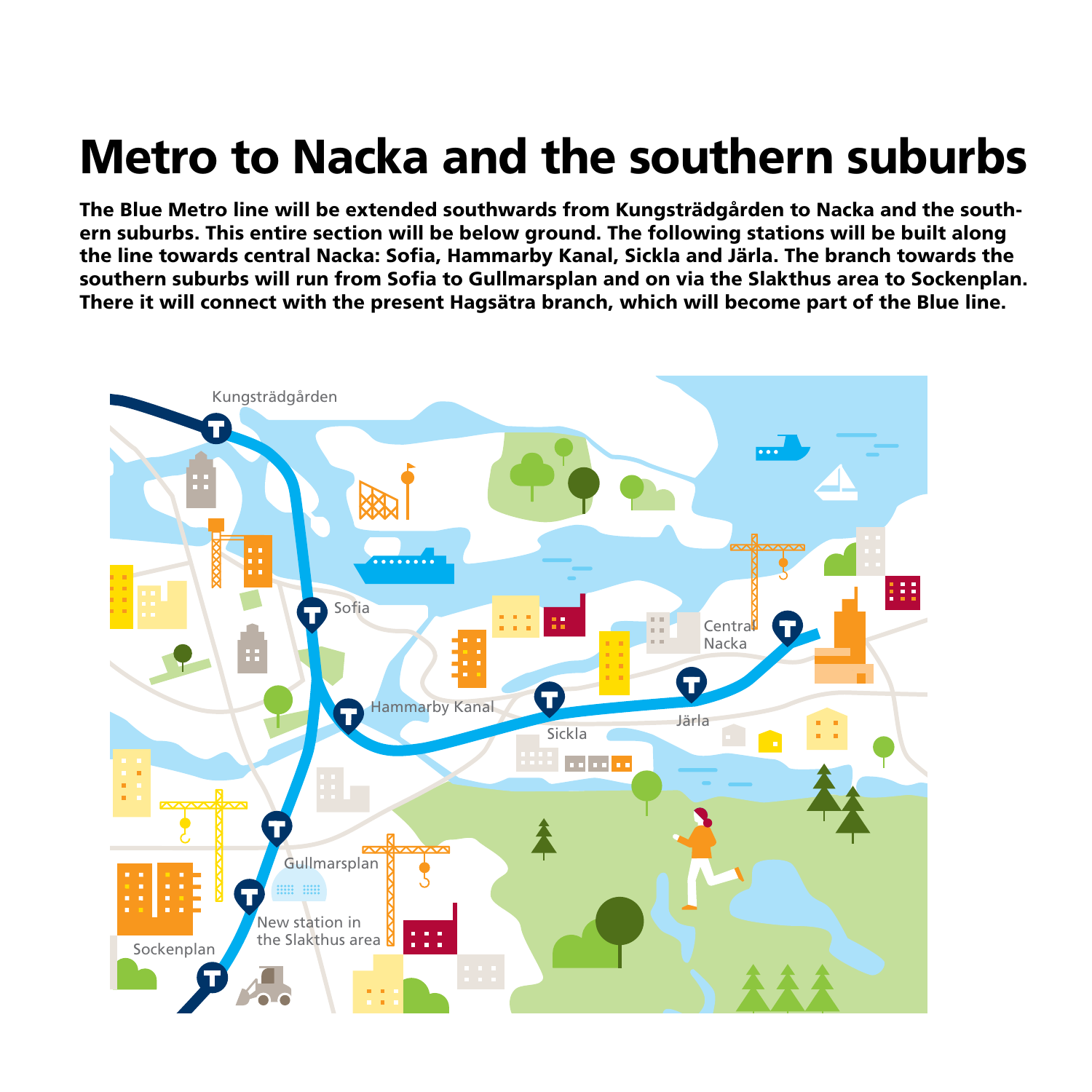

### More residences and more traffic to both Nacka and the southern suburbs

Between now and 2030, about 56,000 new residences will be built in eastern Södermalm, in Nacka and the southern suburbs. The extension of the public transport network is also a prerequisite for this development. Building a new link between northern and southern Stockholm under Saltsjön and Södermalm will take some of the load off the Slussen – T-Centralen section and it will be possible to have more frequent departures on all the southbound lines.

### Sofia

The new section of Metro under Saltsjön will be constructed entirely through rock and the passage under Saltsjön will be very deep. This means that the Sofia Station will be about 100 metres below ground level. Instead of escalators, there will be large express lifts to convey passengers up or down in about 30 seconds.

### Hammarby Kanal

A new station will be built under Hammarby Kanal. There will be one entrance in Södermalm and another in Hammarby Sjöstad, with easy connections to the Light Rail at Luma.

#### Sickla

A new station will be built at Sickla with two entrances on either side of Värmdövägen. This will make it easy to reach the shopping areas and new housing, cultural attractions and services. Sickla will also become an important hub for public transport. It will be possible to change between the Metro, Light Rail, the Saltsjö line, and buses.

#### Järla

A station is planned in Järla close to new and existing residences, workplaces and schools.

### Central Nacka

Central Nacka will be developed, with many new residences and social services. The station at Nacka will have two entrances towards Nacka Forum and the residential areas. A new bus terminal is planned alongside the station, to make changing between Metro and buses as easy as possible.

## Gullmarsplan

Gullmarsplan will be an important interchange between the Yellow, Blue and Red lines, the Light Rail and buses. The new Metro will have a new platform 70 metres below ground level, with large express lifts up to the present station. The other end of the new platform will have an entrance in Mårtensdal, where new residences and workplaces are being built. There will be escalators and normal lifts here.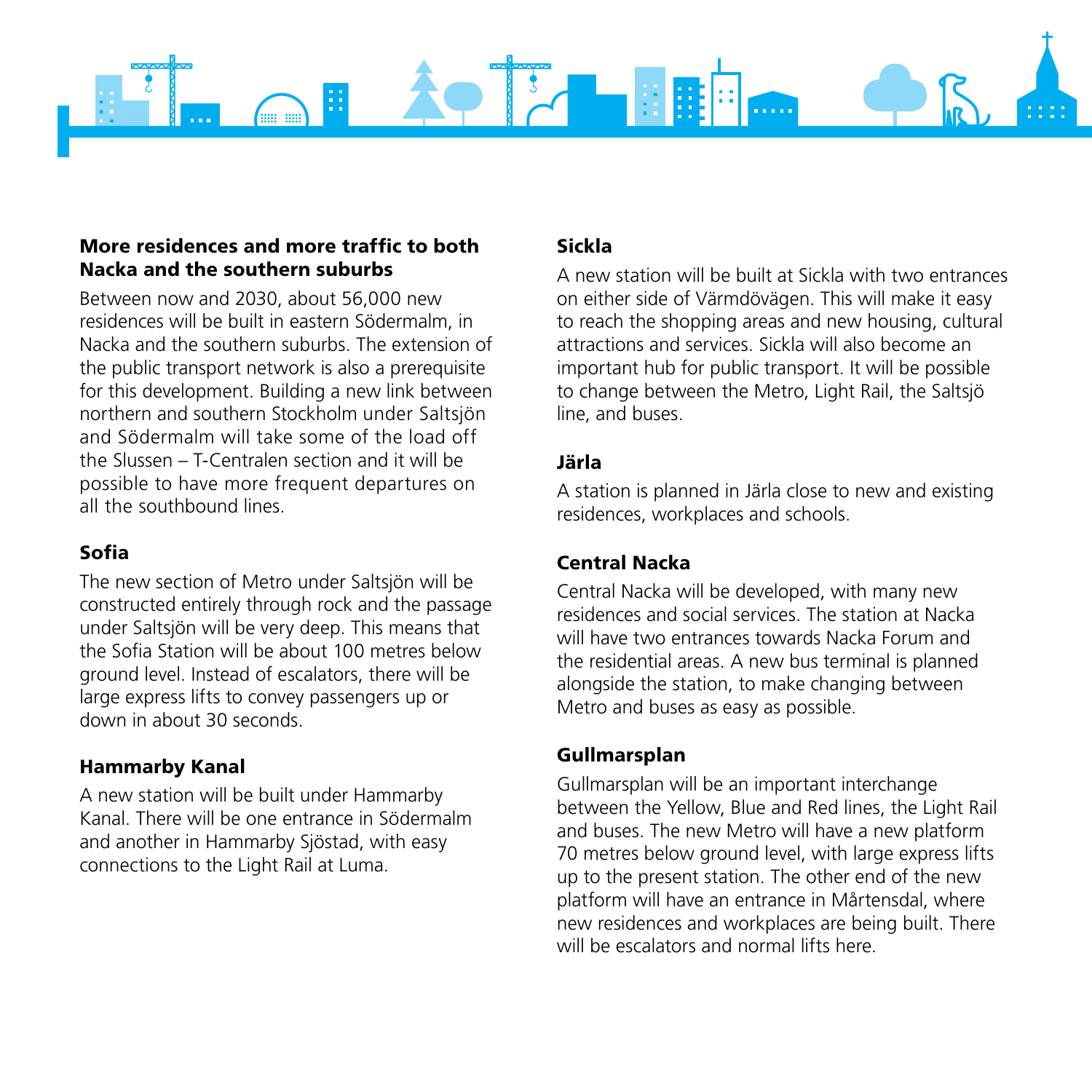

### The Slakthus area

The Blue line to the southern suburbs will run via the Slakthus area, where new workplaces and 3,000–4,000 new residences are planned. The new station in the Slakthus area will replace the present stations at Globen and Enskede Gård.

#### Sockenplan

The deep tunnel below Saltsjön means that the new track cannot be connected with the present Hagsätra branch until Sockenplan. Otherwise the gradient would be too steep. There will be no changes from Sockenplan and southwards to Hagsätra.

#### **FACTS**

- The Metro will be extended by some 11.5 kilometres.
- All rail tunnels will be built below ground.
- $-2,100,000$  m<sup>3</sup> of rock will be blasted.
- 160,000 m<sup>3</sup> of concrete will be used.
- Planned construction start is 2018–2019.
- Construction will take 7–8 years.

Find out more at nyatunnelbanan.sll.se/nackasoderort

**3,800** passengers will be boarding every hour in Nacka centrum during the rush hours, by 2030.

**1,400** passengers will be boarding the Blue line each hour at Gullmarsplan in the rush hours, by 2030.

**12** minutes – the journey time between central Nacka and T-Centralen.

 $10$  minutes – the journey time between Sockenplan and T-Centralen.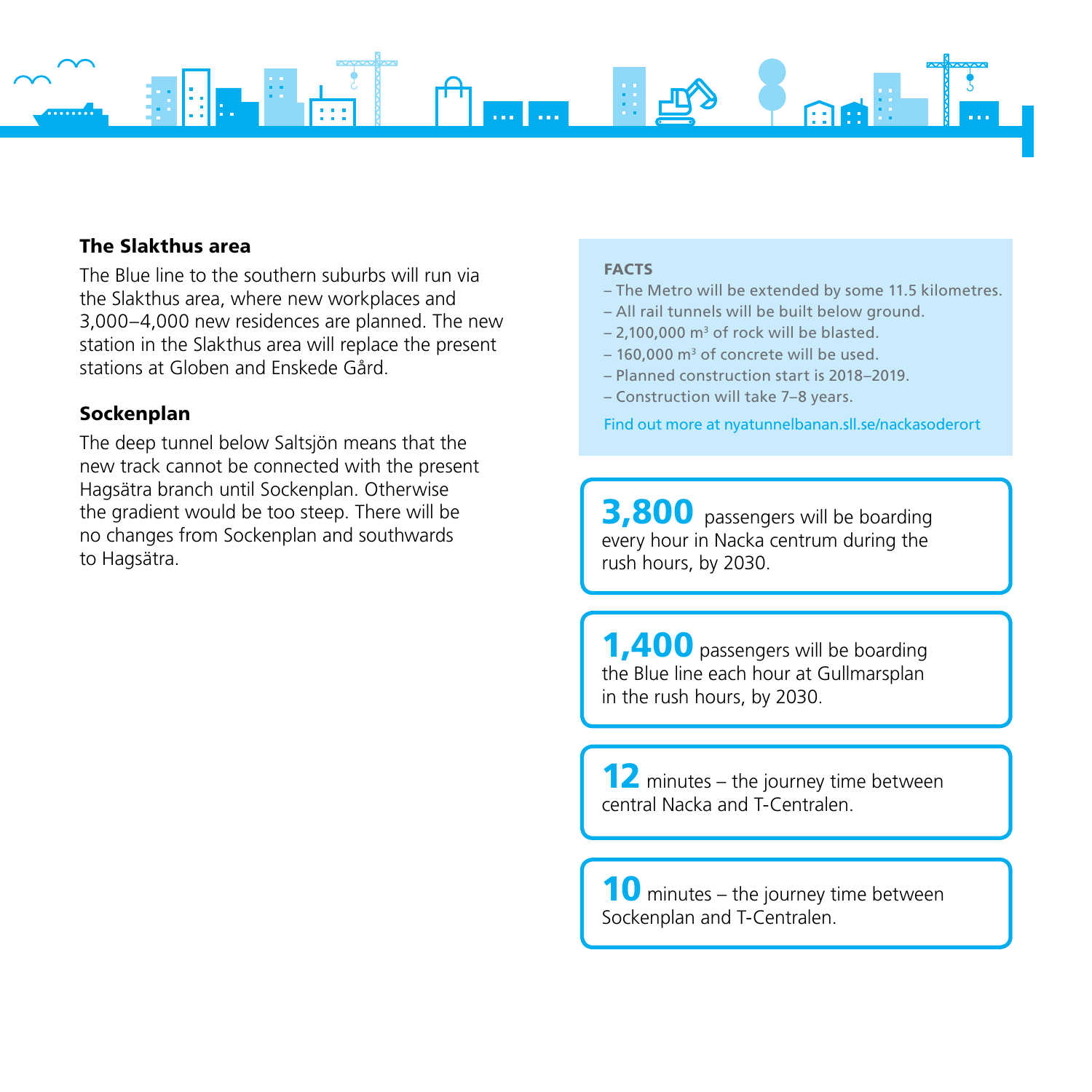

## New trains will need new depots

When the Metro is extended there will also be more trains. Trains need to be parked and they need maintenance, which is done in depots. Because the depot spaces that presently exist are insufficient to meet the needs of the expansion, more will need to be built.

## The Högdalen depot is being extended

At present there is a large depot and workshop in Högdalen. This will be extended with new staging areas, mainly below ground. Because the Hagsätra branch will be part of the Blue line, it is important to have a depot that can service trains on both the Blue and the Green line.

The depot will therefore be linked to the Green line's Farsta branch between Gubbängen and Hökarängen stations by building a new connecting tracks below ground.

The County Council is also responsible for purchasing the new trains that will run on the new Metro lines.

#### IT IS PROJECTED THAT

- 2.5 km connecting tracks.
- The staging areas and connecting line will primarily be below ground.
- The staging tracks in Högdalen are 20 metres below ground level.
- 200,000 m<sup>3</sup> of rock will be blasted.
- Planned construction start is 2018.
- Construction is expected to take around 5 years.

Find out more at nyatunnelbanan.sll.se/depa

**1.500** metres of new staging track will be built below ground.

14 new stabling tracks will be built in Högdalen.

**1** new workshop places for train maintenance on the Green and Blue lines.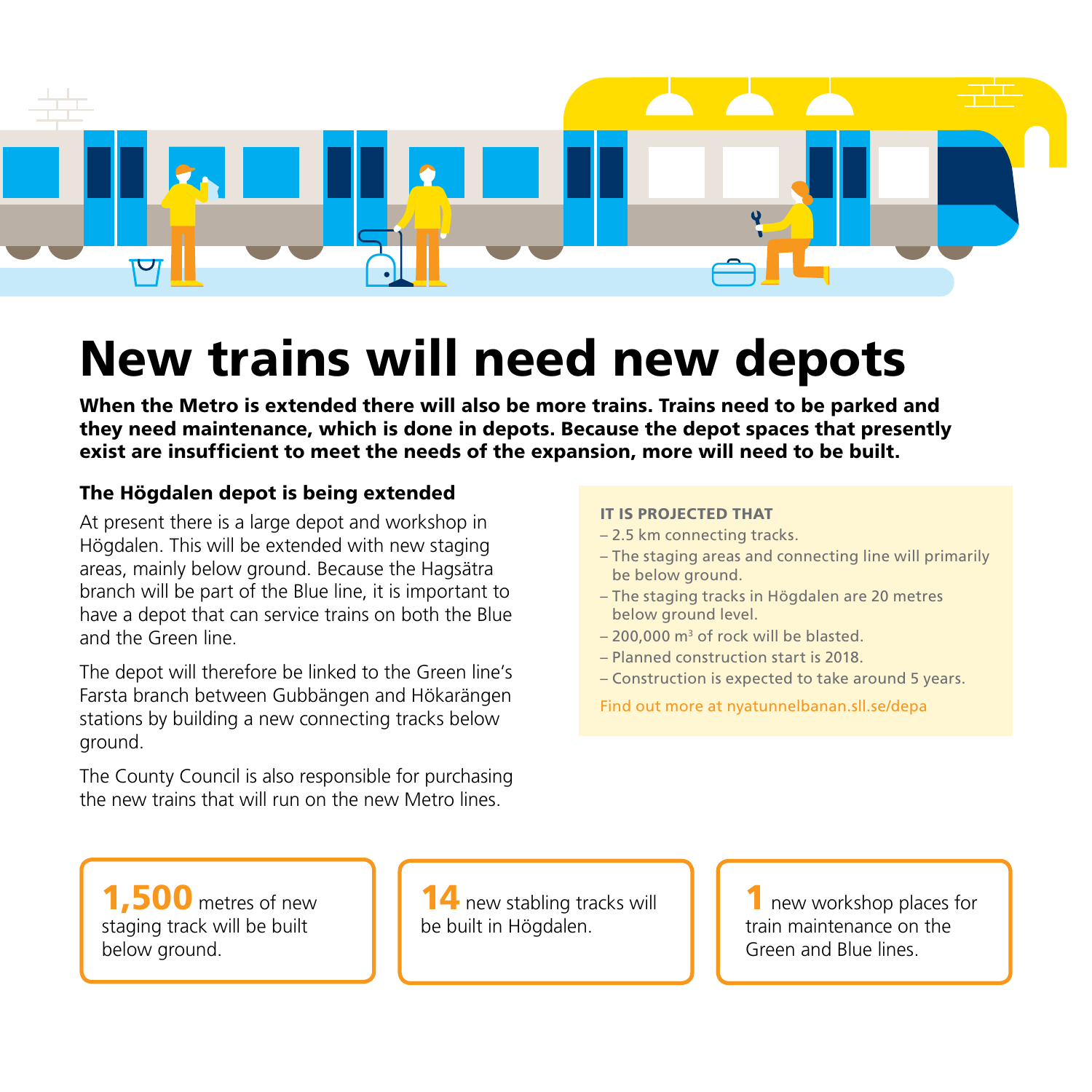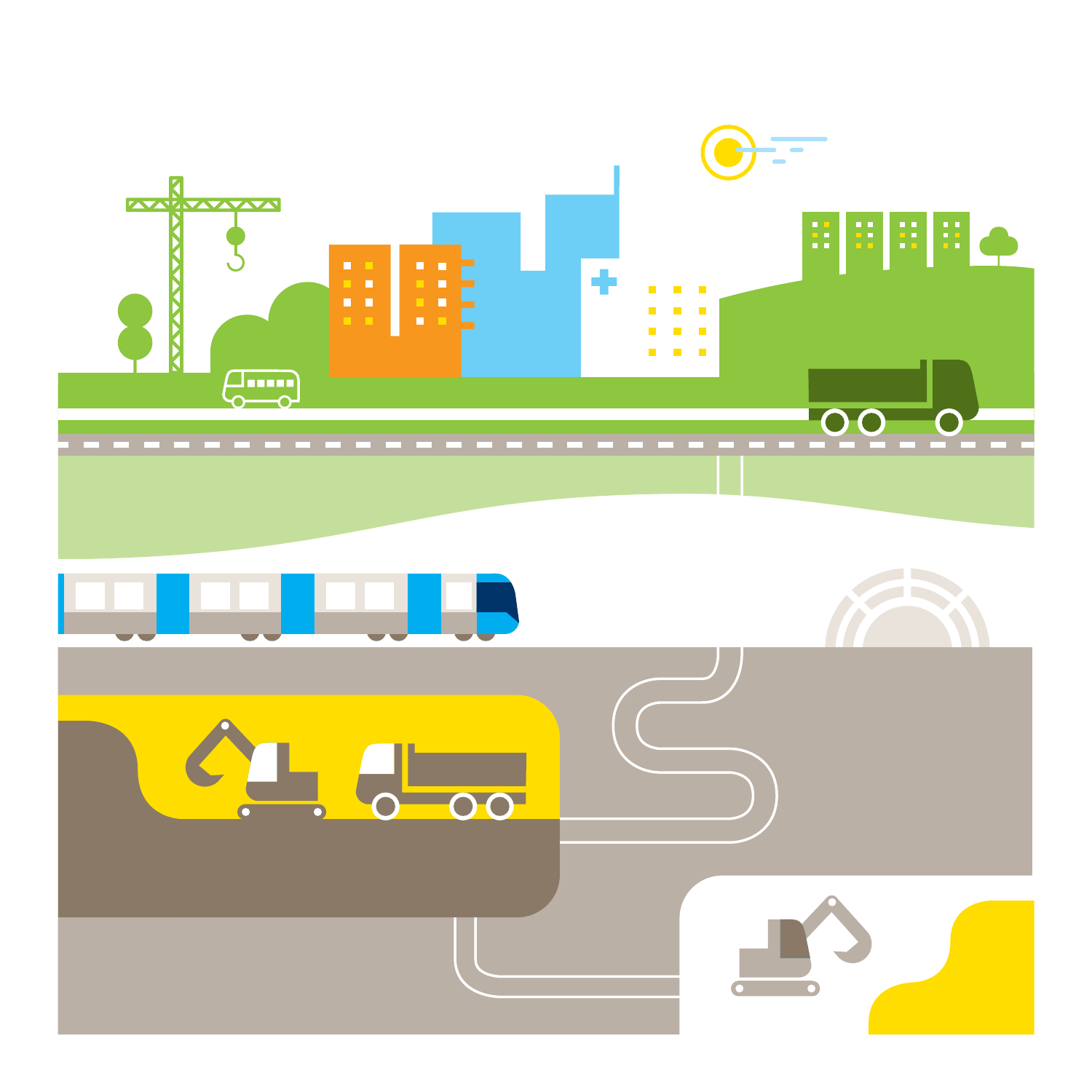## A complicated project with some major challenges

Building twenty kilometres of new track and ten new stations, as well as extending the station at Gullmarsplan, is complex and challenging work. Not least because everyday life must proceed as normally as possible for all those who will be affected.

## At s great depth

Deep in the rock below Saltsjön, we are building a tunnel that will lead southwards from Kungsträdgården Station.

The rock in Stockholm is generally of good quality, but fissure zones in this area and high water pressure from Saltsjön impose severe requirements for sealing and stabilising the tunnels. Several building methods will be used in parallel.

## New station solutions

The new, ultra-deep stations at Sofia and Gullmarsplan will demand new solutions that have never been used before on the Stockholm Metro. For example, we will be installing express lifts instead of escalators.

## Much existing infrastructure is below ground

Stockholm below ground has a complex mixture of various installations and infrastructure, all of which we must take into account when the Metro is extended. There is everything from pipes, cables and wastewater systems to road tunnels.

## Accessibility in the City

Developing the Metro in the city centre is a challenge. Transport to and from the construction sites must be carried out in such a way so as to minimise the impacts on daily life as little as possible. At various times during the construction period, car traffic, pedestrians and cyclists will all be affected. Accessibility for public transport, pedestrians and cyclists will be the priority, while car traffic may need to be rerouted.

## Journeys must work

The Metro is an artery for Stockholm, carrying more than a million passengers a day. The closures that will be necessary at times during the construction period must be carefully planned so as to have as little effect as possible and to enable replacement services to operate.

## Disturbance during the construction period

Obviously the development of the Metro will be noticed, but the aim is aim is for day-to-day life to carry on as normally as possible during the whole construction period. Those who are directly affected will receive information in good time, and where needed we will take measures to limit noise and protect vulnerable buildings. Where necessary, alternative accommodation will be available during the noisiest periods.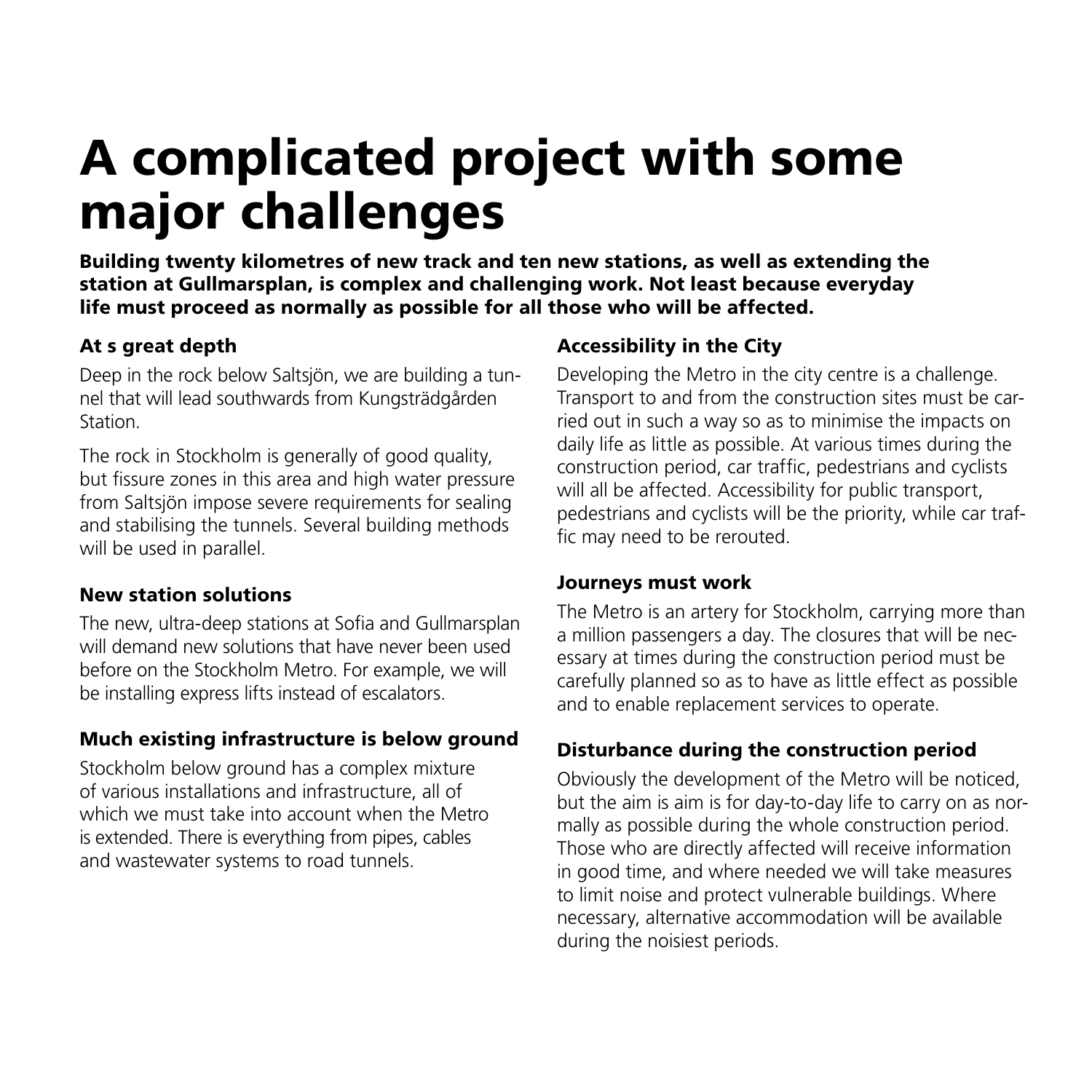## Focus on sustainability

The issue of sustainability permeates all work on the new Metro, from the planning and construction phases until the new Metro is in operation. The new Metro must satisfy both current requirements and those of generations to come, in terms of environmental, social and economic sustainability. Clear goals, structure and follow-up are the keys to successful work on sustainability, as are skilled and aware employees.

By setting requirements for materials, design and working methods in our procurements, the development's impact on the environment can be reduced. But there are also requirements for social and economic sustainability, such as requirements for the working environment and business ethics. Good, close collaboration between us as employers and our contractors is the basis for success.

#### Passengers are at the centre

From a sustainability point of view, it is vital that the new Metro is useful for many people and helps shape new travel habits. For this reason, we put the needs of passengers and people at the centre when planning the development. A dialogue and collaboration with the various passenger groups is important for



identifying their wishes and needs. Our aim is to make the new Metro accessible and safe for all passengers.

### A safe and secure environment during the construction period

The needs and perspectives of children is an important social aspect, since the development of the Metro will extend over a long period in relation to a child's youth. As part of planning, we are gathering facts for dialogue with young people in the immediate vicinity. What do they consider to be important for them, in relation to the Metro expansion? What are their routes to school like? This assists us in establishing a safe and secure environment for all segments of the population, so that children will be able to also move around independently.

#### IT IS PROJECTED THAT

- − The County Council's Extended Metro Administration is environmentally certified in accordance with ISO 14 001. The project actively works with the CEEQUAL sustainability model, so as to implement the development sustainably.
- − We use climate calculations to monitor the climate impact of stations right from the design stage.
- − The project's sustainability coordinator provides support and monitors sustainability issues in every project.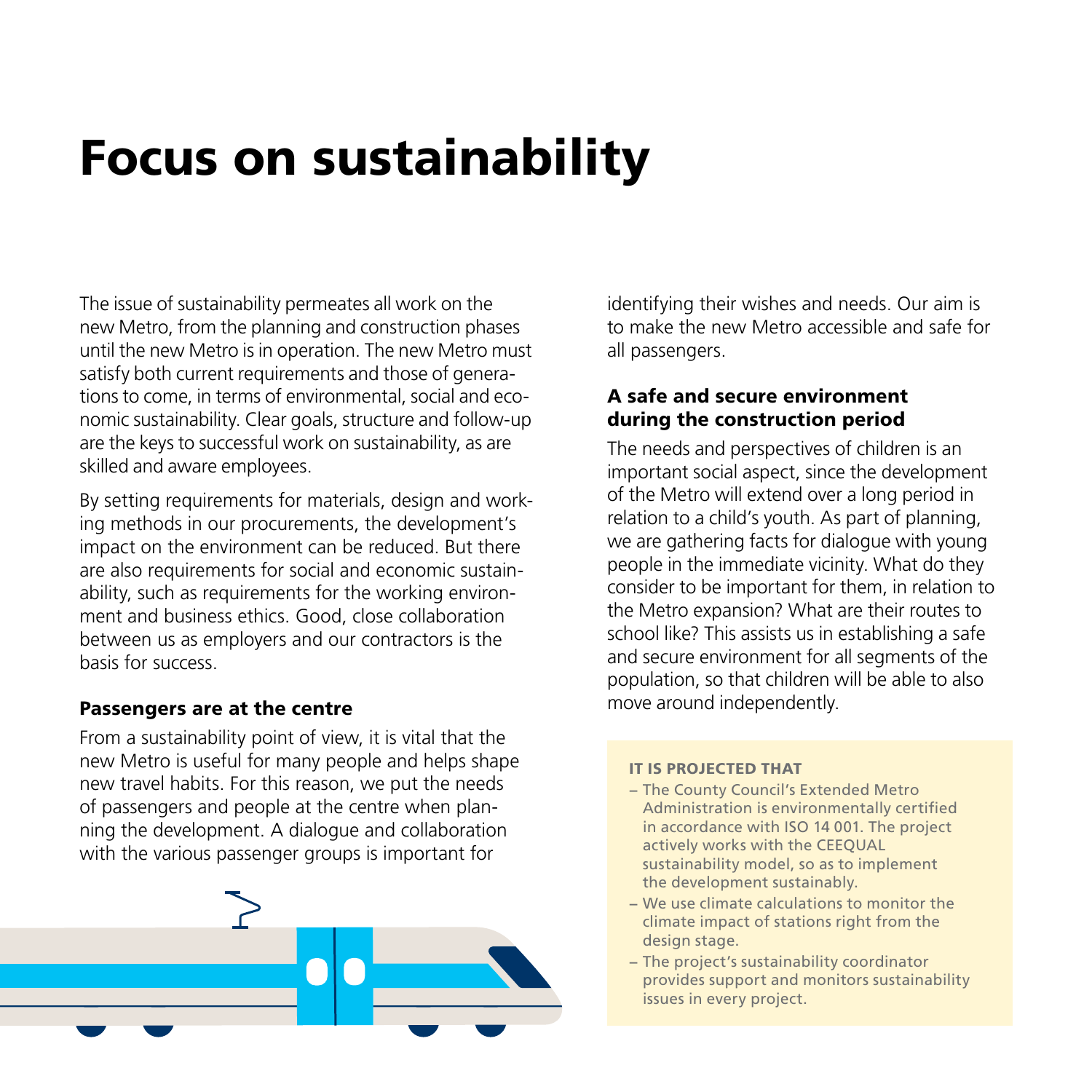## Public transport will also be better here

## Stockholm City Line

The Stockholm City Line is a six-kilometre commuter train tunnel running under central Stockholm, with two new stations at Odenplan and T-Centralen. Thanks to the Stockholm City Line, commuter trains have two tracks of their own, which means that both commuter and long-distance trains can have more departures and be more punctual.

## Light Rail, Sickla

The Light Rail is being extended from Sickla Udde to Sickla. In this way the Light Rail becomes part of the new hub in Sickla where the Saltsjö line and the future Metro will also meet.

## Commuter trains

When the new City Line opens, Stockholm will also receive 46 new, modern commuter trains.

## The Roslag line

Work on modernising the Roslag line is in full swing. More double-track line is being built here and accessibility, safety and noise protection will be improved along the entire line. Stations and existing carriages are also being refurbished, new trains are being purchased and a new depot is being built.

## The Red line

The old trains on the Red line are being replaced by new, more modern and more comfortable carriages. The signalling system is being upgraded and a new depot is being built in Norsborg.

## The Saltsjö line

The Saltsjö line is undergoing technical refurbishment so as to meet future needs for safety, accessibility and more frequent departures. Work is also being carried out to reduce noise.

## Light Rail, Kista

The Light Rail is being extended in north-western Stockholm to new stations in Kista and Helenelund.

### Slussen

A new, modern bus terminal is planned at Slussen for the Nacka and Värmdö buses, as well as double track for the Saltsjö line. During the construction period, Henriksdal will be the terminus of the Saltsjö line and a temporary bus terminal for the Nacka and Värmdö buses will be built by the Slussen quay.

## Future initiatives

At the time of writing, further discussions are going on with regard to further initiatives for public transport in the Stockholm region. This is within the framework of the National Negotiation on Housing and Infrastructure in Sweden.

*Find out more at sverigeforhandlingen.se.*